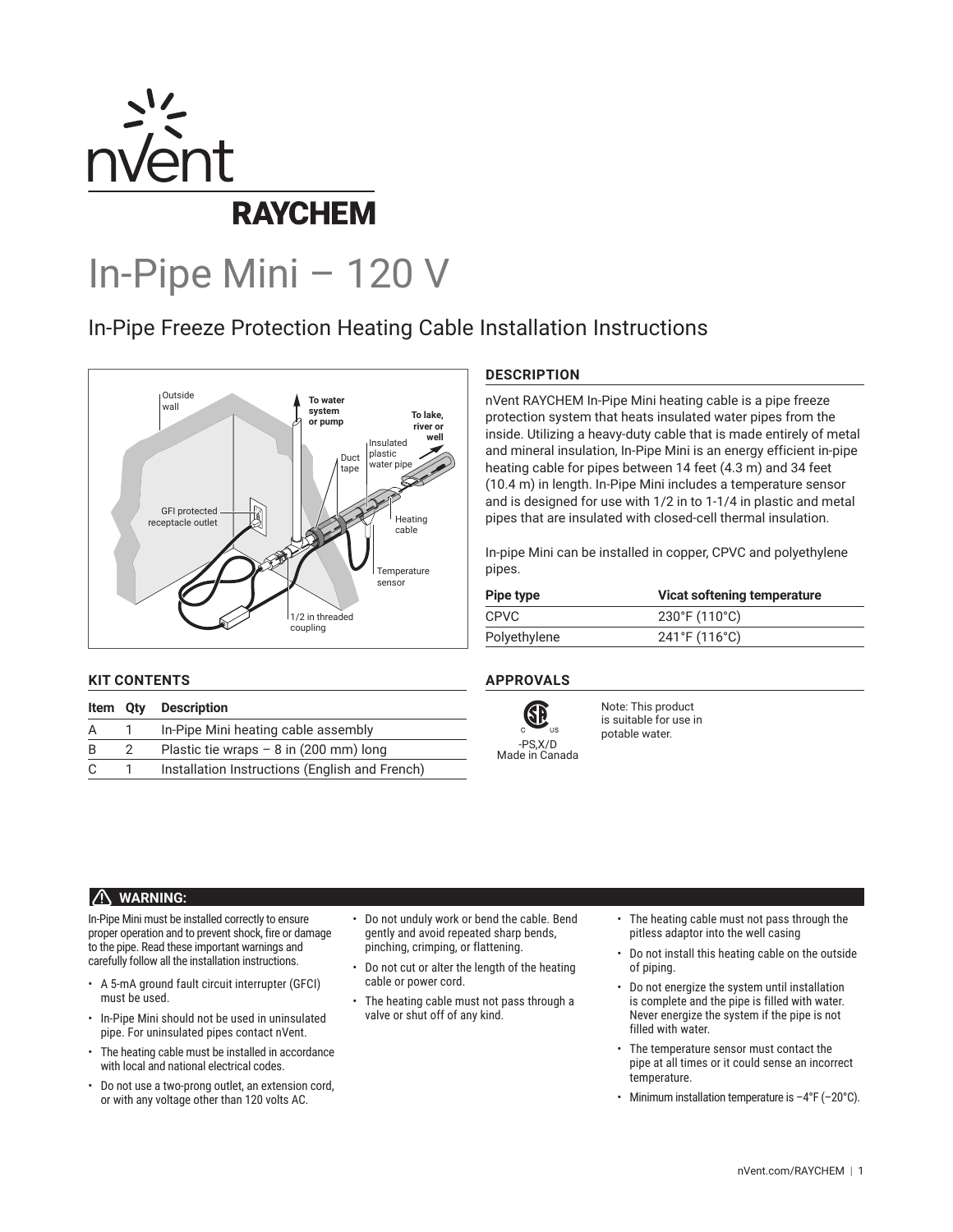Please read these instructions completely before proceeding.

**Note: Heating cable must only be installed in straight or gradually bent pipe. Elbows and other sharp bends should not be used.**

- **1.** If the cable is being installed in new pipe, follow Step 1a; if being installed in existing pipe, follow Step 1b.
- **1a.** If being installed in a new pipe, determine the length of pipe to be protected as follows:

Assemble appropriate tee and necessary pipe fittings, adaptors, etc., and slide over the heating cable. Temporarily fasten threaded coupling to tee assembly. The cable should pass through the in-line segment of the tee assembly with no bending required, as shown in Figure 1.



#### **Figure 1**

Place the end of the tee assembly, with the cable in it, against one end of the pipe. Place the straightened, uncoiled heating cable along the outside of the pipe. Mark and cut the pipe at a point 1 in (25 mm) longer than the end of the cable, as shown in Figure 2.



#### **Figure 2**

Remove the cable from tee assembly.

Shut off water supply. Proceed to Step 2.

**1b.** If heating cable is to be installed in existing pipe, proceed as follows (an electrician's fish tape or snake will be required):

**Important: You must estimate the pipe length before you cut the pipe. See the paragraphs marked (†) that follow before you proceed.**

Shut off water supply and drain pipe. Cut pipe at point where cable will be inserted.

#### **Note: Do not uncoil the heating cable at this time.**

Insert fish tape or snake through tee (without pipe fittings) and the cut water supply pipe until tape comes into contact with the pitless adaptor or outer well casing, or with closed water service valve if connecting to a main water supply line. Ensure tee butts against end of cut pipe. Mark fish tape to indicated pipe and tee length (Figure 3).

Remove fish tape from pipe/tee and measure distance from end of fish tape to mark.

This measured pipe length should be shorter than the length of the heating cable purchased (the heating cable length may be found on the package).

- **( †)** If the measured pipe length is more than 48 in (1,220 mm) shorter than the heating cable length, do not install the cable; return it for the next shorter cable.
- **( †)** If the measured pipe length is more than 2 in (50 mm) longer than the heating cable length do not install the cable; return it for the next longer cable.





Once the heating cable length has been verified to be appropriate for the pipe length, uncoil and straighten the heating cable.

Next, insert the cable through the tee and into the water supply pipe until it contacts the pitless adaptor, outer well casing or closed water service valve. Ensure tee butts against end of cut pipe. Mark the cable where it enters the tee. Pull some of the cable back and measure and record the length between the mark and the small plastic nut in the center of the threaded coupling (supplied with the cable) as shown in Figure 4. Ensure that the brass fitting is completely inserted into the threaded coupling until it stops (about 3/4 in (19 mm) of the coupling will be showing). If there is no excess cable as shown in Figure 4, proceed to Step 2.





Completely remove cable assembly from pipe/tee.

Cut a piece of appropriate pipe material (the length required is the measured length recorded above plus 2 in (50 mm); eg. 21 in + 2 in = 23 in (533 mm + 50 mm = 583 mm). Using appropriate connection hardware, as required by local codes, attach the length of newly cut pipe (added pipe) to the tee opening as shown in Figure 5. Install adaptor and necessary pipe fitting, etc., onto the end of the 'added pipe' to accept the 1/2 in threaded coupling.



#### **Figure 5**

**2.** If not already done, connect far end of the pipe to the water supply system, per local codes, using appropriate hardware.

**Note: When connecting to a water well where a pitless adaptor is used, the heating cable must stop at the pitless adaptor. If the heating cable extends past the pitless adaptor, it will be damaged when the submersible pump is removed.**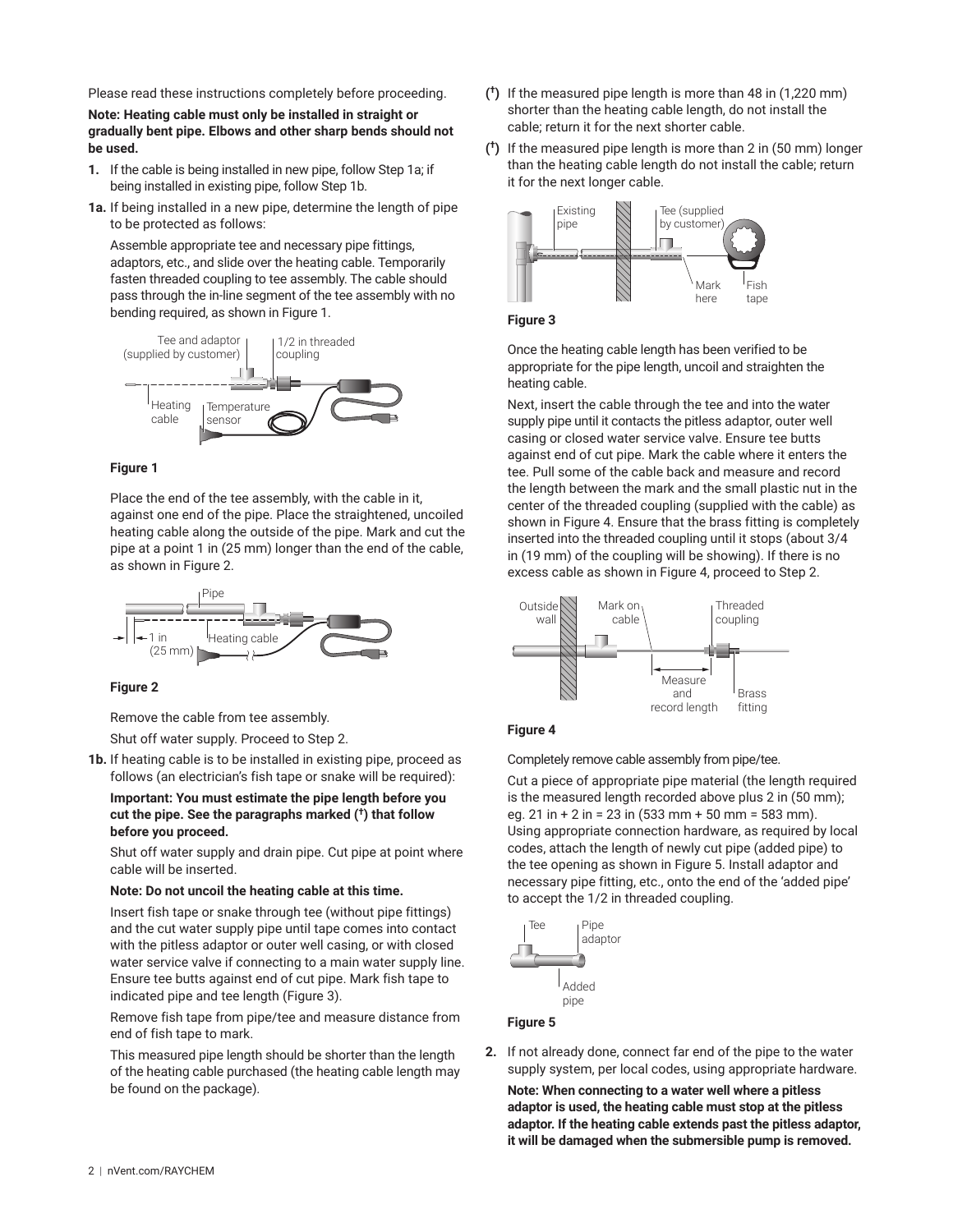**3.** Attach the tee assembly to the near end of the water supply pipe, per local codes. Be sure the tee is installed so that the cable will be able to pass straight through the tee and into the pipe with no bending required (see Figure 6).



#### **Figure 6**

**4.** Attach structure supply pipe to the tee opening as shown in Figure 6, per local codes, using appropriate materials. If the cable will be installed as in Figure 8 and a shutoff valve will be used in this section of the pipe, the total length of unheated pipe (pipe plus valve without cable in it) must not exceed 6 in (150 mm).

**Note: Do not position the pipe in which the heating cable will be inserted in such a way as to cause sharp bends in the pipe.**

**Note: If this installation is for pipe supplying water to a manufactured home, the structure supply connection should be made underneath the vapor barrier supplied with the home, if possible (see Figure 8).**

- **5.** If the cable is being installed in new pipe, follow Step 5a; if being installed in existing pipe, follow Step 5b.
- **5a.** Ensure adaptor and appropriate pipe fittings to accept threaded coupling are properly connected to the tee, per local codes, and fully insert the cable into the water supply pipe through remaining opening in tee assembly as shown in Figure 7 or Figure 8 as appropriate for the installation. If a valve or shutoff is installed at any point on the pipe, the heating cable must not pass through it. Proceed to Step 6.
- **5b.** If no pipe has been added to the tee, ensure adaptor and appropriate pipe fittings to accept threaded coupling are properly connected to the tee, per local codes, and fully insert the cable into the water supply pipe through remaining opening in tee assembly as shown in Figure 7 or Figure 8 as appropriate for the installation.

If a length of pipe was added to the tee, ensure adaptor and appropriate pipe fittings to accept threaded coupling are properly connected to end of the 'added pipe' per local codes, and fully insert the cable into the water supply pipe through the end of the pipe as shown in Figure 9.

If a valve or shutoff is installed at any point on the pipe, the heating cable must not pass through it.

**6.** Wrap several turns of Teflon tape around the tapered thread (exposed end) of the supplied 1/2 in NPT threaded coupling. Fasten the threaded coupling to the tee or 'added pipe' assembly. Ensure compression nut is not tight and push the brass fitting into the back end of the threaded coupling until it stops (about 3/4 in (19 mm) of the coupling will be showing). Tighten the compression nut onto the brass fitting.

#### **Note: Do not overtighten coupling assembly.**

**Note: Do not plug in the assembly to power source at this time.**

**Note: The total length of unheated pipe from the pitless adaptor or outer well casing to the end of the heating cable must not exceed 3 in (75 mm).**







#### **Figure 8**

- **7.** Turn on water supply to pipe and check installation for leaks.
- **8.** Fully extend temperature sensor cord and attach temperature sensor to pipe as shown in Figure 7 (for thru walls) or Figure 8 (for under floors) as appropriate for the installation, using tie-wraps provided. If installation is as shown in Figure 7, the temperature sensor MUST be attached to the pipe as far from the outside wall as possible.

**Note: Do not attach temperature sensor to a section of pipe that is indoors or to a section of pipe where water will not flow, such as the 'added pipe' as shown in Figure 9.**

**Note: Do not leave temperature sensor exposed to sense air temperature.**

**Note: The temperature sensor must be attached to the pipe before insulating the pipe.**